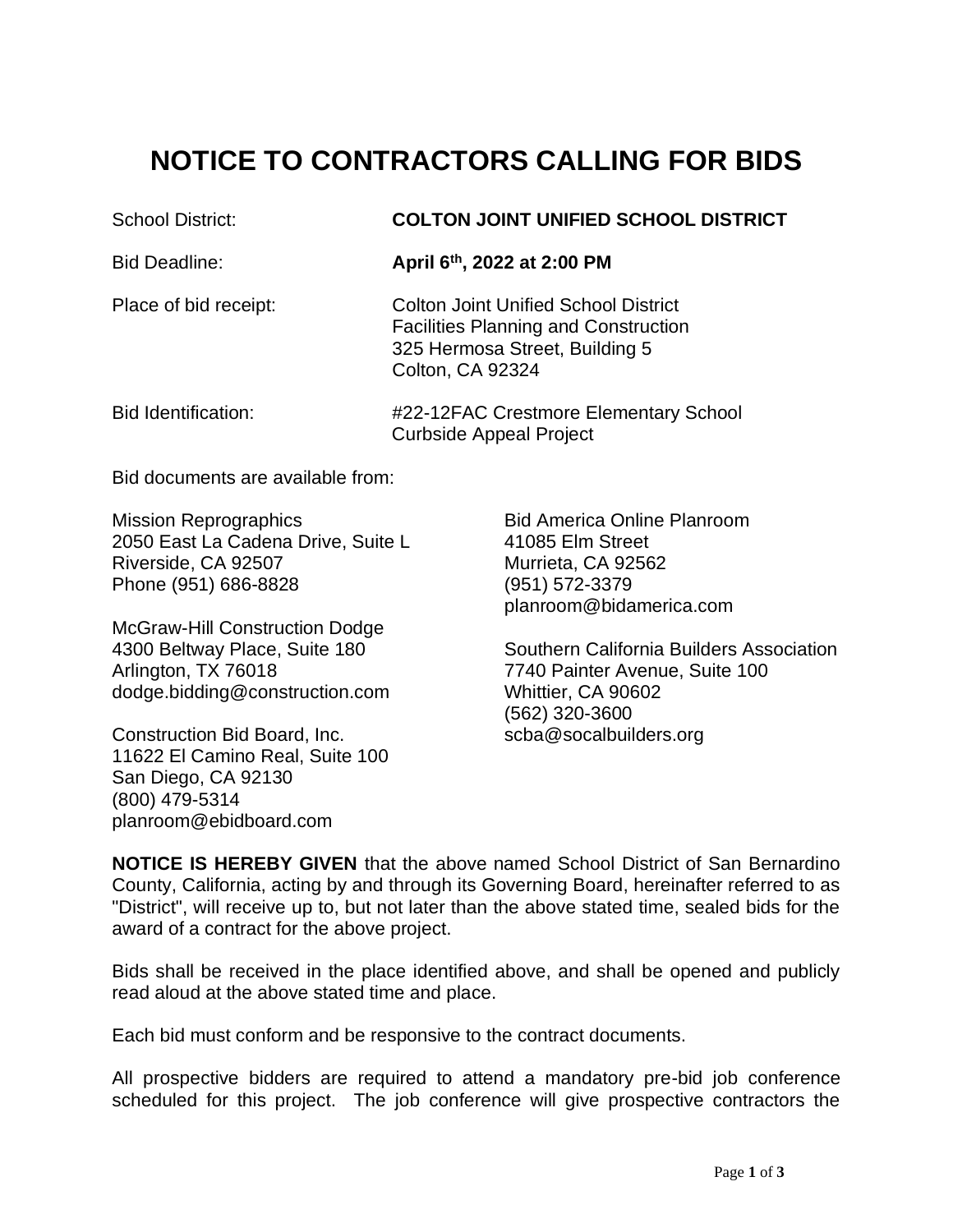opportunity to investigate and acquaint themselves with conditions relating to the job so they may understand the facilities, and restrictions attending the execution of the work. Only contractors attending the pre-bid job conference will be allowed to bid on this project.

The mandatory job walk will take place on **Thursday, March 24, 2022 at 9:00 AM** at Crestmore Elementary School, 18870 Jurupa Ave. Bloomington, CA 92316. The job walk will start and take place in the parking lot located at the corner of Jurupa Ave. and Larch Ave. There will be a 5-minute grace period for contractors after the stated start time. Contractors arriving after grace period will not be allowed to sign-in and bids will be considered unresponsive. Job walk is mandatory for GC's., optional for subcontractors.

Each bid must be on the District's Bid Form and must be accompanied by the bid security, List of Proposed Subcontractors and Non-collusion Declaration, Site Visit certification and other forms furnished with the Contract Documents.

The District reserves the right to reject any or all bids or to waive any irregularities or informalities in any bids or in the bidding. No award shall be made for work under this contract unless and until the CONTRACTOR verifies to the DISTRICT that the CONTRACTOR possesses all necessary permits, certificates and licenses, and will continue to be properly licensed throughout the term of the Contract. Any CONTRACTOR not so licensed is subject to penalties under the law. Each general bidder must possess a current **Class B – General Contractor license.**

Bidders are advised that this contract is a public work for purposes of the California Labor Code, which requires payment of prevailing wages. Wage rates can be obtained from the Director of the Department of Industrial Relations at <http://www.dir.ca.gov/OPRL/dprewagedetermination.htm>As of March 1, 2015 all contractors bidding on a public works project must be registered with the Department of Industrial Relations pursuant to Labor Code section 1725.5. [http://www.dir.ca.gov/Public-](http://www.dir.ca.gov/Public-Works/PublicWorks.html)[Works/PublicWorks.html](http://www.dir.ca.gov/Public-Works/PublicWorks.html)

No bidder may withdraw his bid for a period of ninety (90) days after the date set for the opening of bids.

Bonds are required and shall be in the forms set forth in the contract.

The CONTRACTOR to whom the contract is awarded may avail himself to the provisions of Government Code Section 4590 which allows certain securities to be substituted for monies withheld to ensure performance.

In compliance with Federal Law, as contained in 40 CFR, Part 763.84(d), by receipt of this Notice, the contractor is hereby advised of the availability of information relative to the location of asbestos containing building materials (ACBM). The District assumes no responsibility for providing the Contractor with training or protective equipment.